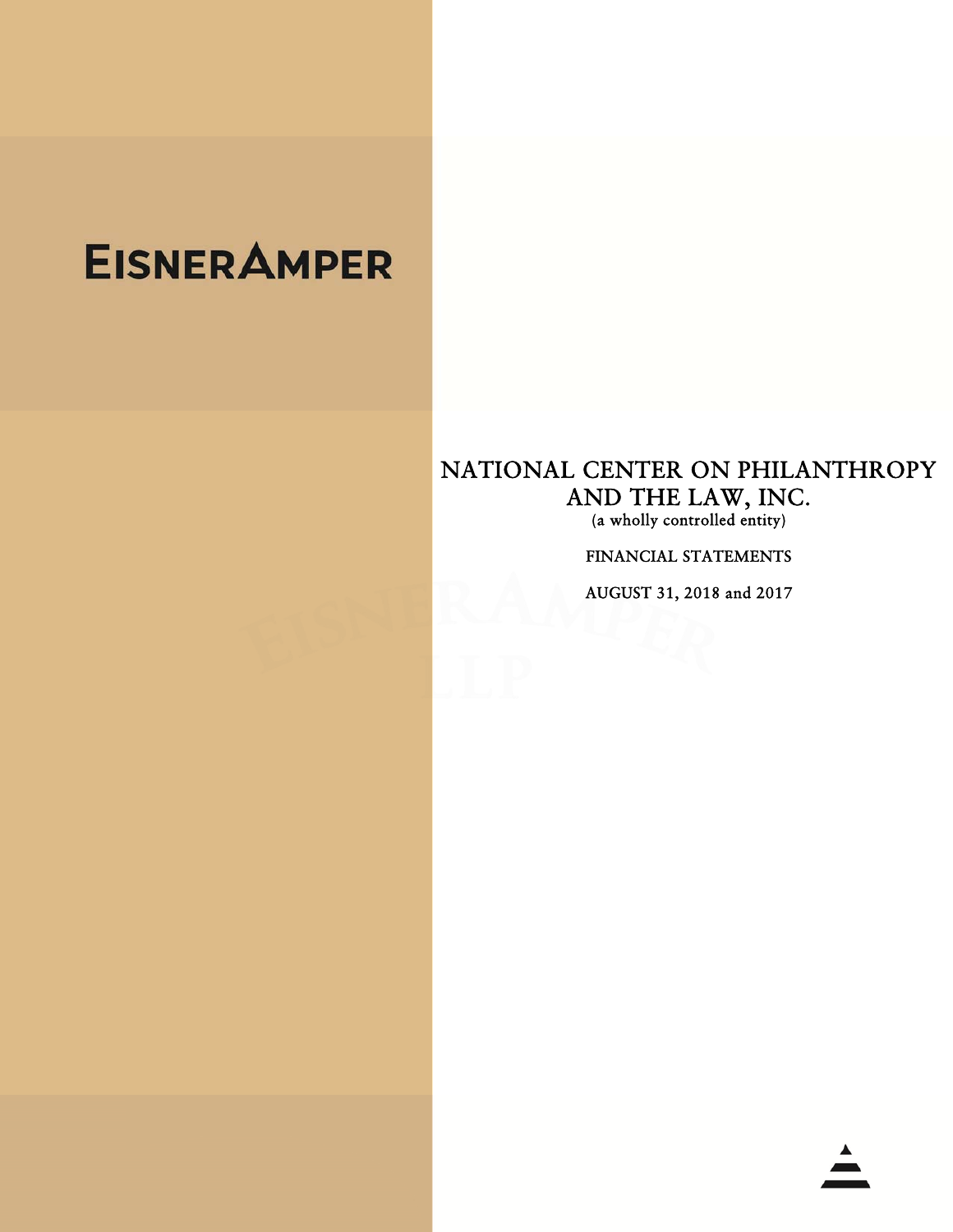# **EISNER AMPER**

# **INDEPENDENT AUDITORS' REPORT**

 Board of Directors National Center on Philanthropy and the Law, Inc. New York, New York

#### **Report on the Financial Statements**

We have audited the accompanying financial statements of the National Center on Philanthropy and the Law, Inc. (a wholly controlled entity) (the "Center"), which comprise the statements of financial position as of August 31, 2018 and 2017, and the related statements of activities, functional expenses, and cash flows for the years then ended, and the related notes to the financial statements.

#### *Management's Responsibility for the Financial Statements*

The Center's management is responsible for the preparation and fair presentation of these financial statements in accordance with accounting principles generally accepted in the United States of America; this includes the design, implementation, and maintenance of internal control relevant to the preparation and fair presentation of financial statements that are free from material misstatement, whether due to fraud or error.

#### *Auditor's Responsibility*

Our responsibility is to express an opinion on these financial statements based on our audits. We conducted our audits in accordance with auditing standards generally accepted in the United States of America. Those standards require that we plan and perform the audits to obtain reasonable assurance about whether the financial statements are free from material misstatement.

An audit involves performing procedures to obtain evidence about the amounts and disclosures in the financial statements. The procedures selected depend on the auditor's judgment, including the assessment of the risks of material misstatement of the financial statements, whether due to fraud or error. In making those risk assessments, the auditor considers internal control relevant to the organization's preparation and fair presentation of the financial statements, in order to design audit procedures that are appropriate in the circumstances, but not for the purpose of expressing an opinion on the effectiveness of the organization's internal control. Accordingly, we express no such opinion. An audit also includes evaluating the appropriateness of accounting policies used and the reasonableness of significant accounting estimates made by management, as well as evaluating the overall presentation of the financial statements.

We believe that the audit evidence we have obtained is sufficient and appropriate to provide a basis for our audit opinion.

#### *Opinion*

In our opinion, the financial statements referred to above present fairly, in all material respects, the financial position of the National Center on Philanthropy and the Law, Inc. as of August 31, 2018 and 2017, and the changes in its net assets and its cash flows for the years then ended, in accordance with accounting principles generally accepted in the United States of America.

Eisnerfmper LLP

EISNERAMPER LLP New York, New York May 6, 2019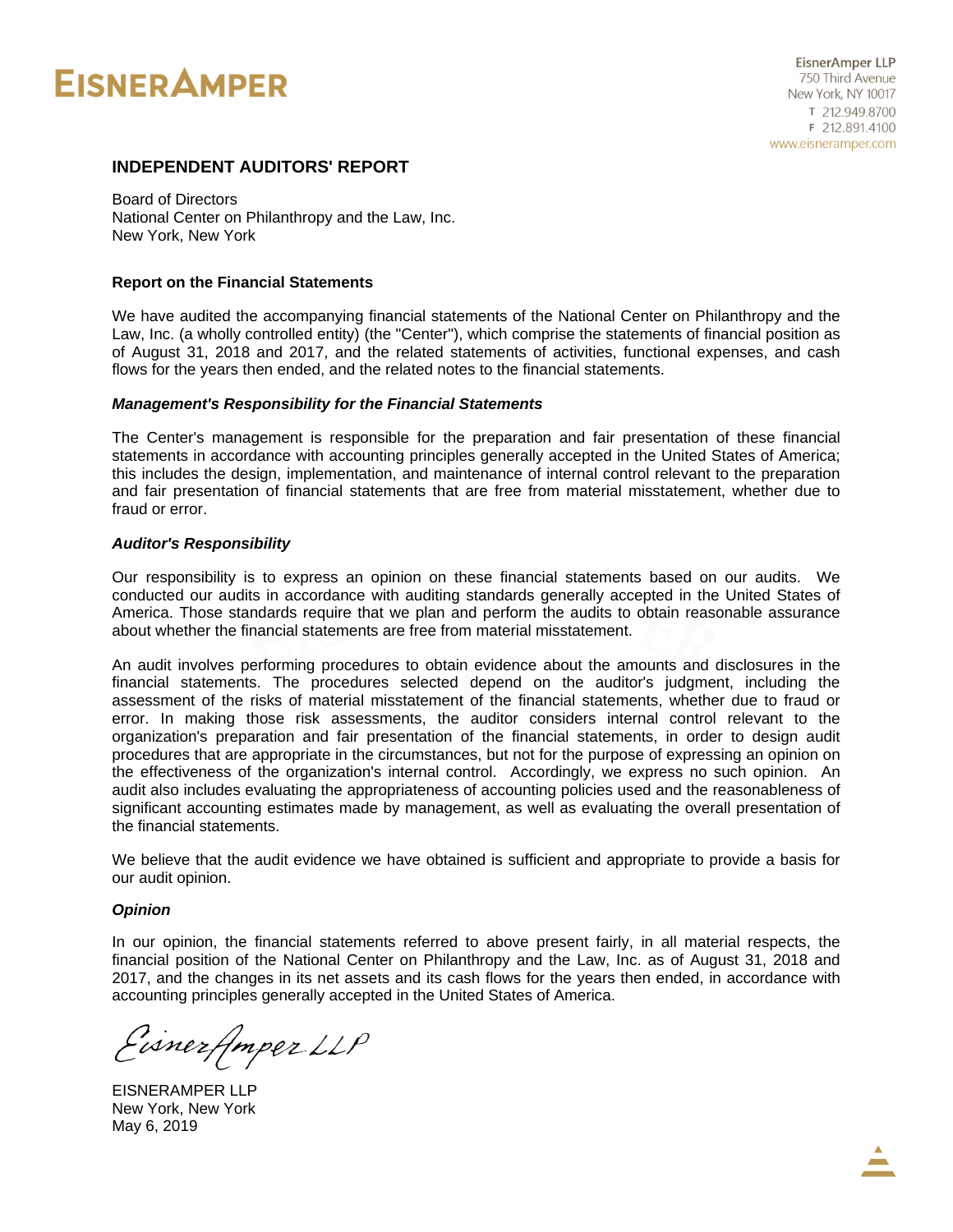(a wholly controlled entity)

#### **Statements of Financial Position**

|                                                                                | August 31,           |               |  |
|--------------------------------------------------------------------------------|----------------------|---------------|--|
|                                                                                | 2018                 | 2017          |  |
| <b>ASSETS</b>                                                                  |                      |               |  |
| Cash and cash equivalents                                                      | \$<br>26,000         | S.<br>189,877 |  |
| Cash held by New York University<br>Contributions receivable, net (see Note B) | 239,699<br>1,112,684 | 440,349       |  |
| Dividends receivable                                                           | 2,353                |               |  |
| Investments (see Note C)                                                       | 6,806,713            | 6,558,188     |  |
|                                                                                | \$8,187,449          | \$7,188,414   |  |
| <b>NET ASSETS</b>                                                              |                      |               |  |
| Without donor restrictions                                                     | \$4,631,766          | \$4,232,274   |  |
| With donor restrictions: (see Note G)                                          |                      |               |  |
| Perpetual in nature                                                            | 2,285,400            | 2,285,400     |  |
| Purpose and time restricted                                                    | 1,270,283            | 670,740       |  |
| Total net assets with donor restrictions                                       | 3,555,683            | 2,956,140     |  |
| Total net assets                                                               | 8.187.449            | 7,188,414     |  |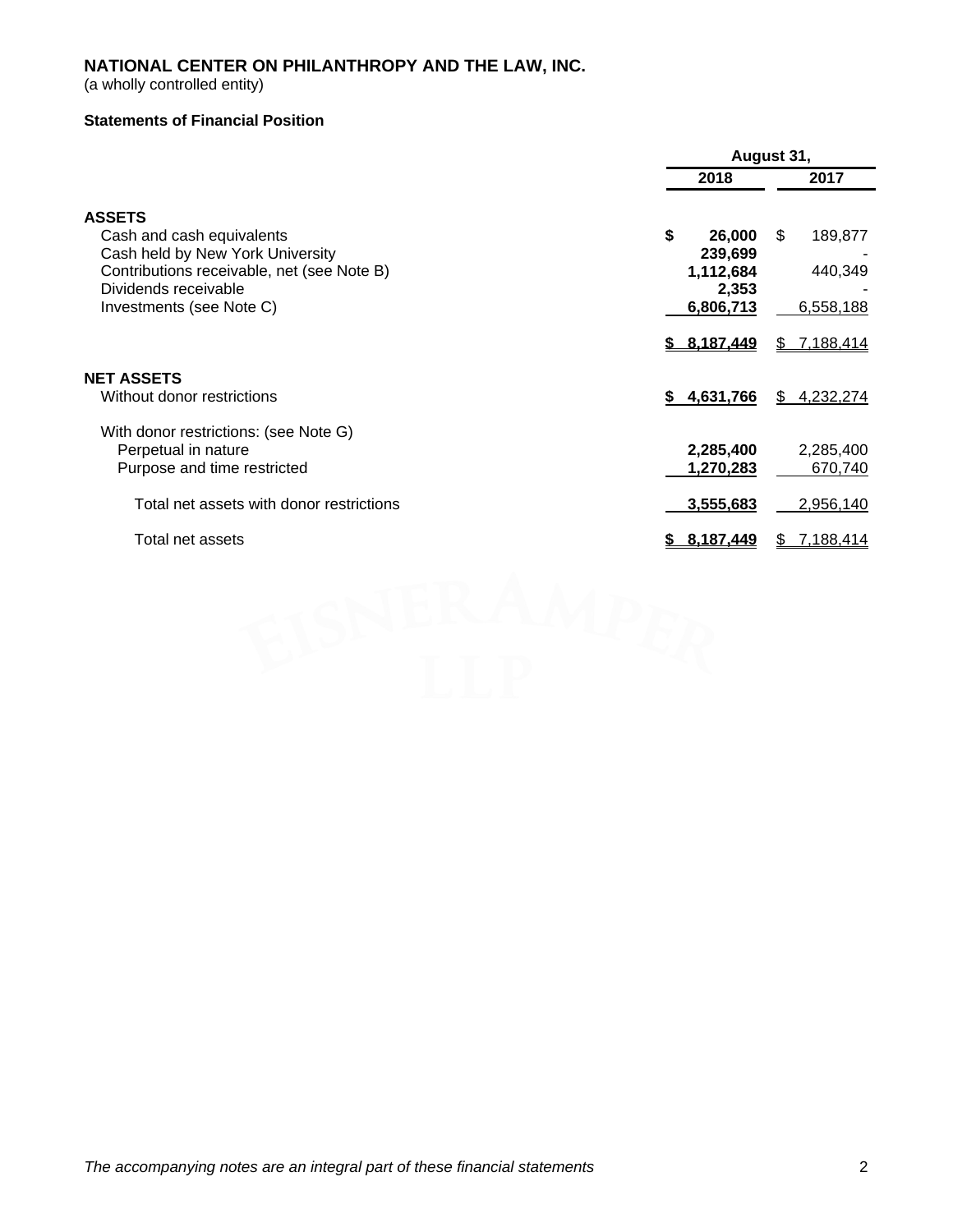(a wholly controlled entity)

# **Statements of Activities**

|                                                                                                              | Year Ended August 31,                       |                                          |                            |                                             |                                          |                          |  |
|--------------------------------------------------------------------------------------------------------------|---------------------------------------------|------------------------------------------|----------------------------|---------------------------------------------|------------------------------------------|--------------------------|--|
|                                                                                                              |                                             | 2018                                     |                            |                                             | 2017                                     |                          |  |
|                                                                                                              | <b>Without Donor</b><br><b>Restrictions</b> | <b>With Donor</b><br><b>Restrictions</b> | Total                      | <b>Without Donor</b><br><b>Restrictions</b> | <b>With Donor</b><br><b>Restrictions</b> | <b>Total</b>             |  |
| Support and revenue:<br>Contributions<br>Investment earnings, net<br>Net realized and unrealized (losses)    | \$<br>60.750<br>434,311                     | 1,269,335<br>\$<br>194,760               | 1,330,085<br>\$<br>629,071 | \$<br>10,250<br>176,614                     | \$<br>397.615<br>92,753                  | \$<br>407,865<br>269,367 |  |
| gains on investments<br>Other income (see Note A[7]ii)                                                       | (243, 154)<br>290,000                       | (109, 039)<br>9,439                      | (352, 193)<br>299,439      | 219,280<br>290,000                          | 115,160<br>10,128                        | 334,440<br>300,128       |  |
| Support and revenue before net assets<br>released from restrictions<br>Net assets released from restrictions | 541.907<br>764,952                          | 1,364,495<br>(764,952)                   | 1,906,402                  | 696.144<br>388,177                          | 615.656<br>(388,177)                     | 1,311,800                |  |
| Total support and revenue                                                                                    | 1,306,859                                   | 599,543                                  | 1,906,402                  | 1,084,321                                   | 227,479                                  | 1,311,800                |  |
| <b>Expenses:</b><br>Program services                                                                         | 768,641                                     |                                          | 768,641                    | 735,046                                     |                                          | 735,046                  |  |
| <b>Supporting Services:</b><br>General and administrative<br>Fund-raising                                    | 74,992<br>63,734                            |                                          | 74,992<br>63,734           | 87,493<br>62,307                            |                                          | 87,493<br>62,307         |  |
| Total supporting services                                                                                    | 138,726                                     |                                          | 138,726                    | 149,800                                     |                                          | 149,800                  |  |
| Total expenses                                                                                               | 907,367                                     |                                          | 907,367                    | 884,846                                     |                                          | 884,846                  |  |
| Increase in net assets<br>Net assets - September 1                                                           | 399,492<br>4,232,274                        | 599,543<br>2,956,140                     | 999,035<br>7,188,414       | 199,475<br>4,032,799                        | 227,479<br>2,728,661                     | 426,954<br>6,761,460     |  |
| Net assets - August 31                                                                                       | 4,631,766                                   | \$3,555,683                              | 8,187,449<br>\$            | 4,232,274                                   | 2,956,140<br>S.                          | 7,188,414                |  |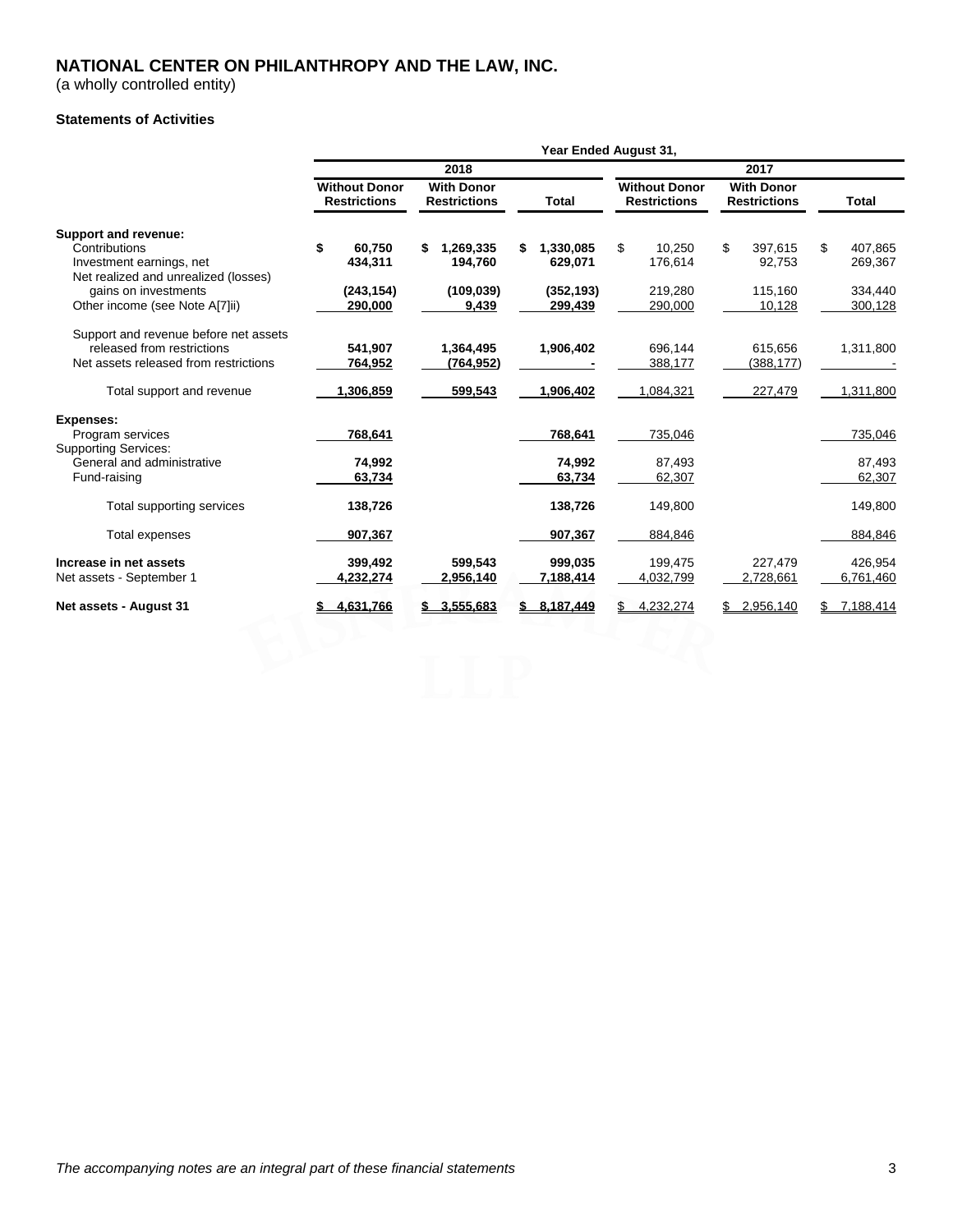(a wholly controlled entity)

#### **Statement of Functional Expenses**

**Year Ended August 31, 2018** 

(with summarized financial information for 2017)

|                                 | <b>Program Services:</b><br><b>Research and</b><br><b>Education on</b> | <b>General and</b> |   | Fund-   |   | <b>Total Expenses</b> |               |
|---------------------------------|------------------------------------------------------------------------|--------------------|---|---------|---|-----------------------|---------------|
|                                 | Philanthropy                                                           | Administrative     |   | Raising |   | 2018                  | 2017          |
| <b>Salaries</b>                 | \$<br>419,444                                                          | \$<br>40,115       | S | 43,859  | S | 503,418               | \$<br>483,204 |
| Employee benefits               | 66,420                                                                 | 6,352              |   | 6,945   |   | 79,717                | 71,286        |
| Payroll taxes                   | 24,996                                                                 | 2,391              |   | 2,614   |   | 30,001                | 31,192        |
| Pension contribution            | 34,417                                                                 | 3,291              |   | 3,599   |   | 41,307                | 42,325        |
| Professional fees               |                                                                        | 699                |   |         |   | 699                   | 17,371        |
| Accounting                      |                                                                        | 16,000             |   |         |   | 16,000                | 14,000        |
| Library services                | 13,360                                                                 |                    |   |         |   | 13,360                | 13,360        |
| Books and periodicals           | 43,617                                                                 |                    |   |         |   | 43,617                | 30,645        |
| Office supplies and equipment   | 1,368                                                                  | 131                |   | 143     |   | 1,642                 | 5,297         |
| Postage                         | 343                                                                    | 33                 |   | 36      |   | 412                   | 393           |
| Stationery and printing         | 3,608                                                                  |                    |   |         |   | 3,608                 | 4,997         |
| Telephone                       |                                                                        |                    |   |         |   |                       | 153           |
| Travel                          | 49,954                                                                 |                    |   |         |   | 49,954                | 44,921        |
| Meals and meetings              | 41,853                                                                 |                    |   |         |   | 41,853                | 48,275        |
| Information technology services | 5,249                                                                  | 502                |   | 549     |   | 6,300                 | 6,300         |
| Rent                            | 52,343                                                                 | 5,006              |   | 5,473   |   | 62,822                | 63,000        |
| Memberships                     | 6,732                                                                  |                    |   |         |   | 6,732                 | 3,202         |
| Honoraria and awards            | 4,937                                                                  | 472                |   | 516     |   | 5,925                 | 4,925         |
| Total expenses                  | 768,641                                                                | 74,992             |   | 63,734  |   | 907,367               | \$<br>884,846 |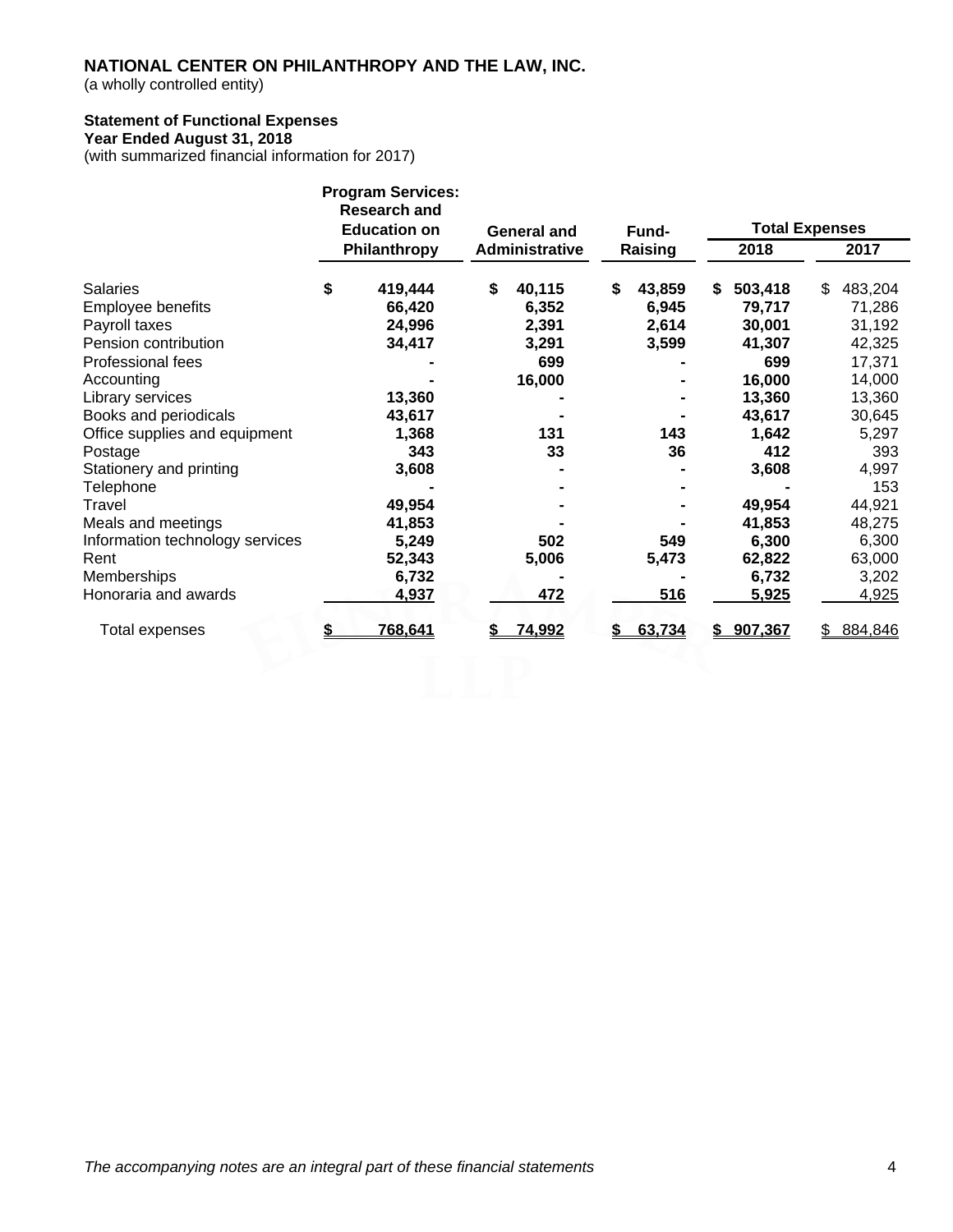(a wholly controlled entity)

#### **Statement of Functional Expenses Year Ended August 31, 2017**

|                                 | <b>Program Services:</b><br><b>Research and</b><br><b>Education on</b><br>Philanthropy | <b>General and</b><br><b>Administrative</b> | <b>Fund-</b><br>Raising | Total<br><b>Expenses</b> |
|---------------------------------|----------------------------------------------------------------------------------------|---------------------------------------------|-------------------------|--------------------------|
| <b>Salaries</b>                 | \$<br>401,928                                                                          | \$<br>38,516                                | \$<br>42,760            | \$<br>483,204            |
| Employee benefits               | 59,296                                                                                 | 5,682                                       | 6,308                   | 71,286                   |
| Payroll taxes                   | 25,946                                                                                 | 2,486                                       | 2,760                   | 31,192                   |
| Pension contribution            | 35,205                                                                                 | 3,374                                       | 3,746                   | 42,325                   |
| Professional fees               |                                                                                        | 17,371                                      |                         | 17,371                   |
| Accounting                      |                                                                                        | 14,000                                      |                         | 14,000                   |
| Library services                | 13,360                                                                                 |                                             |                         | 13,360                   |
| Books and periodicals           | 30,645                                                                                 |                                             |                         | 30,645                   |
| Office supplies and equipment   | 4,406                                                                                  | 422                                         | 469                     | 5,297                    |
| Postage                         | 327                                                                                    | 31                                          | 35                      | 393                      |
| Stationery and printing         | 4,997                                                                                  |                                             |                         | 4,997                    |
| Telephone                       | 127                                                                                    | 12                                          | 14                      | 153                      |
| Travel                          | 44,921                                                                                 |                                             |                         | 44,921                   |
| Meals and meetings              | 48,275                                                                                 |                                             |                         | 48,275                   |
| Information technology services | 5,240                                                                                  | 502                                         | 558                     | 6,300                    |
| Rent                            | 52,403                                                                                 | 5,022                                       | 5,575                   | 63,000                   |
| Memberships                     | 3,202                                                                                  |                                             |                         | 3,202                    |
| Honoraria and awards            | 4,768                                                                                  | 75                                          | 82                      | 4,925                    |
| Total expenses                  | 735,046                                                                                | 87,493                                      | 62,307                  | \$<br>884,846            |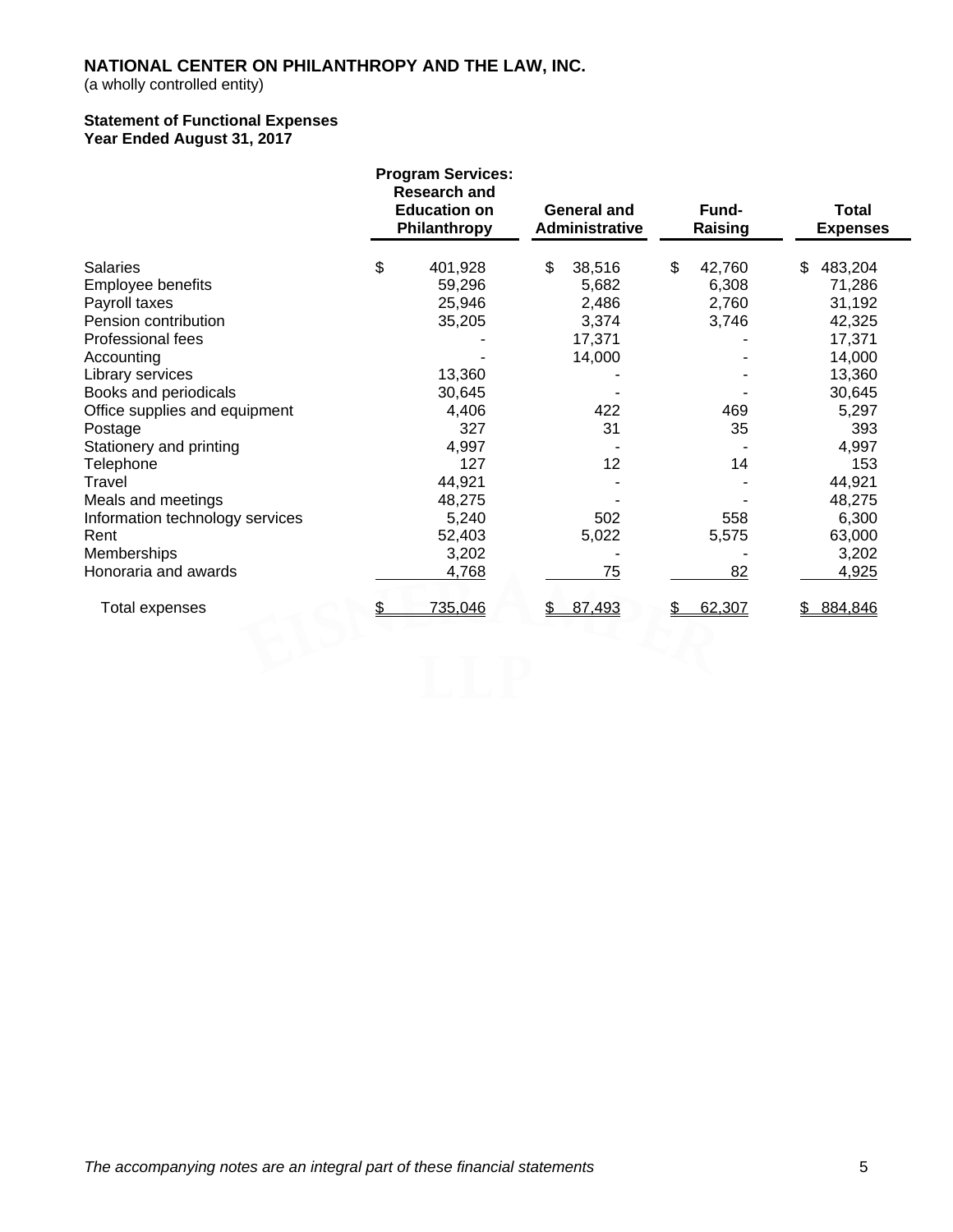(a wholly controlled entity)

#### **Statements of Cash Flows**

|                                                                                                                                      | Year Ended August 31, |               |  |
|--------------------------------------------------------------------------------------------------------------------------------------|-----------------------|---------------|--|
|                                                                                                                                      | 2018                  | 2017          |  |
| Cash flows from operating activities:                                                                                                |                       |               |  |
| Increase in net assets<br>Adjustments to reconcile increase in net assets to net cash provided by<br>(used in) operating activities: | 999,035<br>\$         | \$<br>426,954 |  |
| Unrealized losses (gains) on investments                                                                                             | 497,330               | (348, 595)    |  |
| Realized (gains) losses on sales of investments<br>Changes in:                                                                       | (145, 137)            | 14,155        |  |
| Contributions receivable, net                                                                                                        | (672, 335)            | (107, 615)    |  |
| Dividends receivable                                                                                                                 | (2, 353)              |               |  |
| Net cash provided by (used in) operating activities                                                                                  | 676,540               | (15, 101)     |  |
| Cash flows from investing activities:                                                                                                |                       |               |  |
| Purchases of investments                                                                                                             | (1,476,245)           | (465, 176)    |  |
| Proceeds from sales of investments                                                                                                   | 875,527               | 549,812       |  |
| Net cash (used in) provided by investing activities                                                                                  | (600, 718)            | 84,636        |  |
| Net change in cash and cash equivalents, and cash                                                                                    |                       |               |  |
| held by New York University                                                                                                          | 75,822                | 69,535        |  |
| Cash and cash equivalents, and cash held by                                                                                          |                       |               |  |
| New York University at beginning of year                                                                                             | 189,877               | 120,342       |  |
| Cash and cash equivalents, and cash held by                                                                                          |                       |               |  |
| New York University at end of year                                                                                                   | 265,699               | 189,877       |  |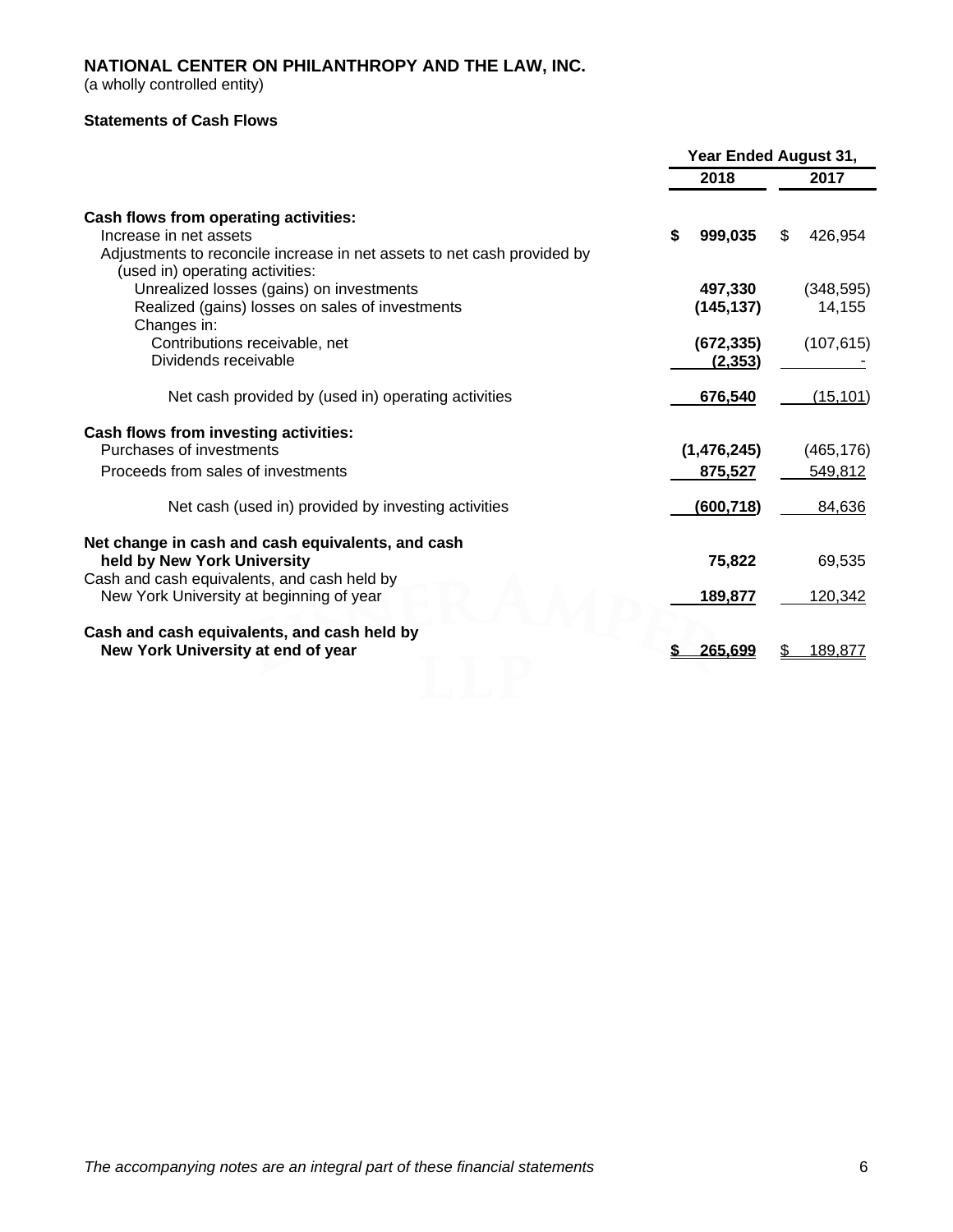(a wholly controlled entity)

**Notes to Financial Statements August 31, 2018 and 2017** 

# **NOTE A - ORGANIZATION AND SUMMARY OF SIGNIFICANT ACCOUNTING POLICIES**

# **[1] Organization:**

The National Center for Philanthropy and the Law, Inc. (the "Center") was incorporated in New York in July 1996. The Center operates exclusively for charitable and educational purposes, including the promotion, encouragement, and sponsorship of study, research, and other educational activities in the area of philanthropy and the law. The Center achieves its purpose by (i) conducting or supporting activities for the benefit of New York University (the "University"), (ii) performing various functions of the University, and (iii) carrying out the purposes of the University. Members of the Board of Directors of the Center are appointed by the New York University School of Law Foundation, and, accordingly, the Center is a wholly controlled entity of the University.

As a wholly controlled entity of the University, the Center has been determined by the Internal Revenue Service to qualify as a Type I supporting organization under Section 509(a)(3) of the Internal Revenue Code of 1986, as amended (the "Code"), is exempt under 501(c)(3) of the Code from federal income taxes, and has been classified as an organization that is not a private foundation under Section 509(a) of the Code. In addition, the Center is exempt from state and local income taxes under comparable laws. The Center qualifies for the maximum charitable contribution deduction by donors.

#### **[2] Basis of accounting:**

The financial statements of the Center have been prepared using the accrual basis of accounting and conform to accounting principles generally accepted in the United States of America ("U.S. GAAP"), as applicable to not-for-profit entities.

#### **[3] Use of estimates:**

The preparation of financial statements in conformity with U.S. GAAP requires management to make estimates and assumptions that affect the reported amount of assets, liabilities, support and revenue, and expenses. Actual results could differ from those estimates.

#### **[4] Cash and cash equivalents:**

Cash and cash equivalents include all highly-liquid debt instruments with a maturity of three months or less when purchased. As of August 31, 2018, a portion of the Center's cash was held by the University in one of its operating accounts, whereas as of August 31, 2017, the Center's cash was entirely held by the investment manager, awaiting transfer to the University.

#### **[5] Investments:**

Investments are comprised of mutual funds and a money-market account. The multi-asset mutual fund consists of underlying investments with readily determinable fair values, such as global stocks and commodities. Additionally, the Center invests in debt-based mutual funds. All mutual funds are reported at fair value as of fiscal-year end in the statements of financial position.

Investment transactions are recorded on a trade-date basis. Realized gains and losses on investments sold, and unrealized appreciation and depreciation on investments held, are reported on the statements of activities as increases and decreases in net assets without restrictions unless their use is restricted through donor stipulations. Realized gains and losses on investments are determined by comparison of the average cost of acquisition to proceeds at the time of disposition. Unrealized gains and losses on investments are determined by comparing each investment's cost to the fair value at the end of each fiscal year. The earnings from dividends and interest are recognized when earned.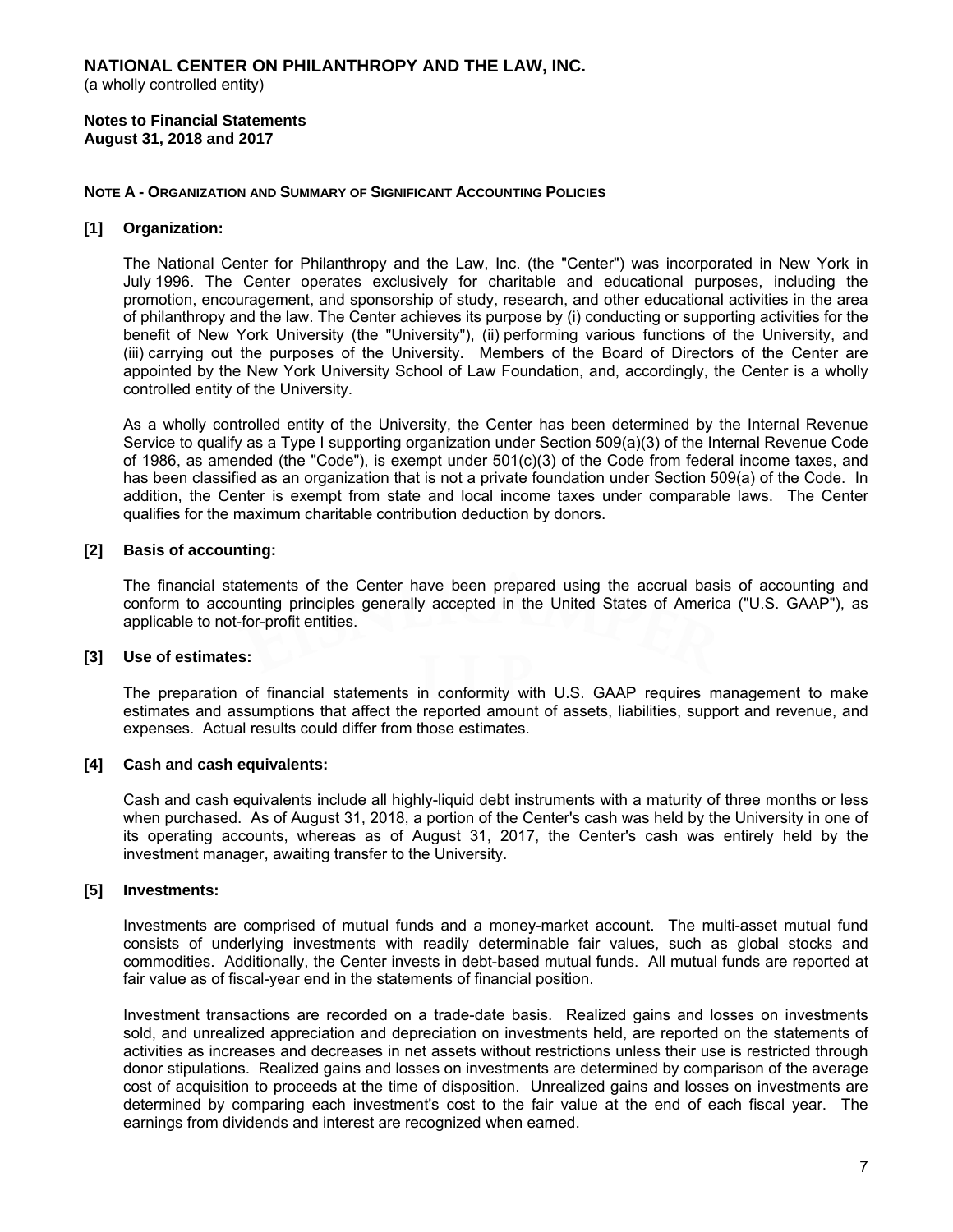(a wholly controlled entity)

#### **Notes to Financial Statements August 31, 2018 and 2017**

#### **NOTE A - ORGANIZATION AND SUMMARY OF SIGNIFICANT ACCOUNTING POLICIES (CONTINUED)**

#### **[5] Investments: (continued)**

Investment expenses include the services of bank trustees, investment managers and custodians. The balances of investment management fees disclosed in Note C are those specific fees charged by the Center's investment managers in each fiscal year; however, they do not include those fees that are embedded in mutual fund transactions.

#### **[6] Net assets:**

#### *(i) Net Assets Without Donor Restrictions:*

Net assets without donor restrictions are the remaining net assets of the Center that are used to carry out the Center's mission and are not subject to donor-imposed restrictions.

*(ii) Net Assets With Donor Restrictions:*

Net assets with donor restrictions are subject to donor-imposed restrictions. Some donor-imposed restrictions are perpetual in nature, where the donor stipulates that resources be maintained permanently. These resources, as well as the earnings thereon, are subject to the requirements of the New York Prudent Management of Institutional Funds Act ("NYPMIFA"). The purposes for which the income and net capital appreciation arising from underlying assets may be used depend on the wishes of those donors. Other donor-imposed restrictions represent those resources the use of which has been restricted for a specific purpose or passage of time.

Net assets released from restrictions represent one of the following: (i) appropriations for expenditure by the Board of Directors; (ii) the satisfaction of the restricted purposes specified by the donors; (iii) or the passage of time, and are reclassified as net assets without donor restrictions and are reported in the statement of activities as net assets released from restriction.

#### **[7] Revenue recognition:**

*(i) Contributions:* 

Unconditional promises to contribute to the Center (if any) are recognized as revenue in the period the promise is received. Contributions receivable not expected to be collected within a year are reported at their discounted present values, at a rate commensurate with the risk involved.

*(ii) Other income:* 

During fiscal-year 2016, the Nonprofit Forum became a program of the Center. The funds contributed for this program are included in net assets with donor restrictions and released upon expenditure in satisfaction of the program's activities. The funds are deposited within the operating cash account held by the University. The Nonprofit Forum is a group of approximately two dozen academics and lawyers, specializing in legal issues affecting not-for-profit organizations, who meet for dinner five times each year to present and discuss prepared papers on nonprofit legal topics. This is a self-sustaining program whereby the contributions received cover all related programmatic costs, and, accordingly, these funds were fully expended during each fiscal year. Revenues related to the program totaled approximately \$9,400 and \$10,100 for the fiscal years ended August 31, 2018 and 2017, respectively, or less than 1% of the Center's total support and revenue in each year. If the program were to be discontinued, the Center's annual revenues would continue to support its main program.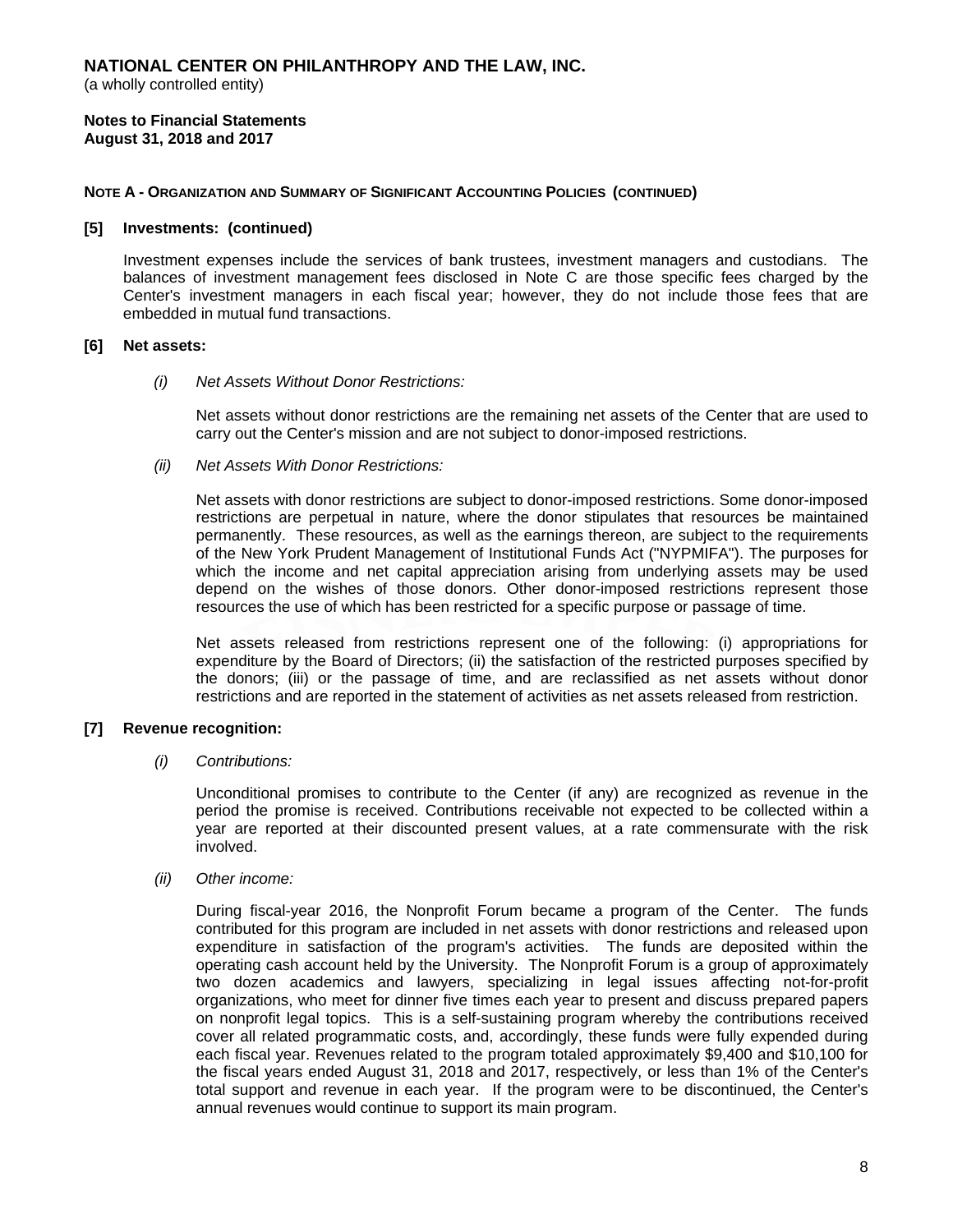(a wholly controlled entity)

**Notes to Financial Statements August 31, 2018 and 2017** 

#### **NOTE A - ORGANIZATION AND SUMMARY OF SIGNIFICANT ACCOUNTING POLICIES (CONTINUED)**

#### **[7] Revenue recognition: (continued)**

#### *(ii) Other income: (continued)*

Also included in other income is financial support from the University, based on a matching agreement as further described in Note F.

#### **[8] Functional allocation of expenses:**

The costs of providing the various programs and supporting services have been summarized on a functional basis in the statements of activities. The statements of functional expenses present expenses by functional and natural classification. Natural expenses attributable to more than one functional expense category are allocated by management based on time and effort.

#### **[9] Income taxes:**

The Center is subject to the provisions of the Financial Accounting Standards Board's (the "FASB") Accounting Standards Codification ("ASC") Topic 740, *Income Taxes*, as it relates to accounting and reporting for uncertainty in income taxes. Because of the Center's general tax-exempt status, management believes ASC Topic 740 has not had, and is not anticipated to have, a material impact on the Center's financial statements.

#### **[10] Reclassifications:**

Certain information in the prior year's financial statements has been reclassified to conform with the current year's presentation.

#### **[11] Adoption of accounting pronouncement:**

In August 2016, the FASB issued Accounting Standards Update ("ASU") No. 2016-14, *Presentation of Financial Statements of Not-for-Profit Entities*. ASU 2016-14 amends financial-statement presentations and disclosures, with the goal of assisting not-for-profit organizations in providing more relevant information about their resources (and the changes in those resources) to donors, grantors, creditors, and other users. ASU 2016-14 includes qualitative and quantitative requirements in the following areas: (i) net asset classifications, (ii) investment returns, (iii) expense categorizations, (iv) liquidity and availability of resources, and (v) the presentation of operating cash flows. The new standard is effective for fiscal reporting periods beginning after December 15, 2017. The Center has chosen to early-adopt ASU 2016-14 as of September 1, 2017, which under U.S. GAAP is a change in accounting principle requiring retroactive application in the financial statements. The Center's adoption of ASU 2016-14 had no effect on the Center's total net assets or its changes in net assets for fiscal-years 2018 and 2017. However, for fiscal-year 2017, adoption caused an increase to the category of net assets without donor restrictions of \$27,169 and decreased net asset with donor restrictions by \$27,169 resulting from the reclassification of underwater endowment funds, as required under ASU 2016-14. Furthermore, ASU 2016-14 requires that investment income be presented net of investment expenses. Accordingly, investment fees of \$2,577 previously included in management and general expenses were reclassified to investment earnings for fiscal-year 2017.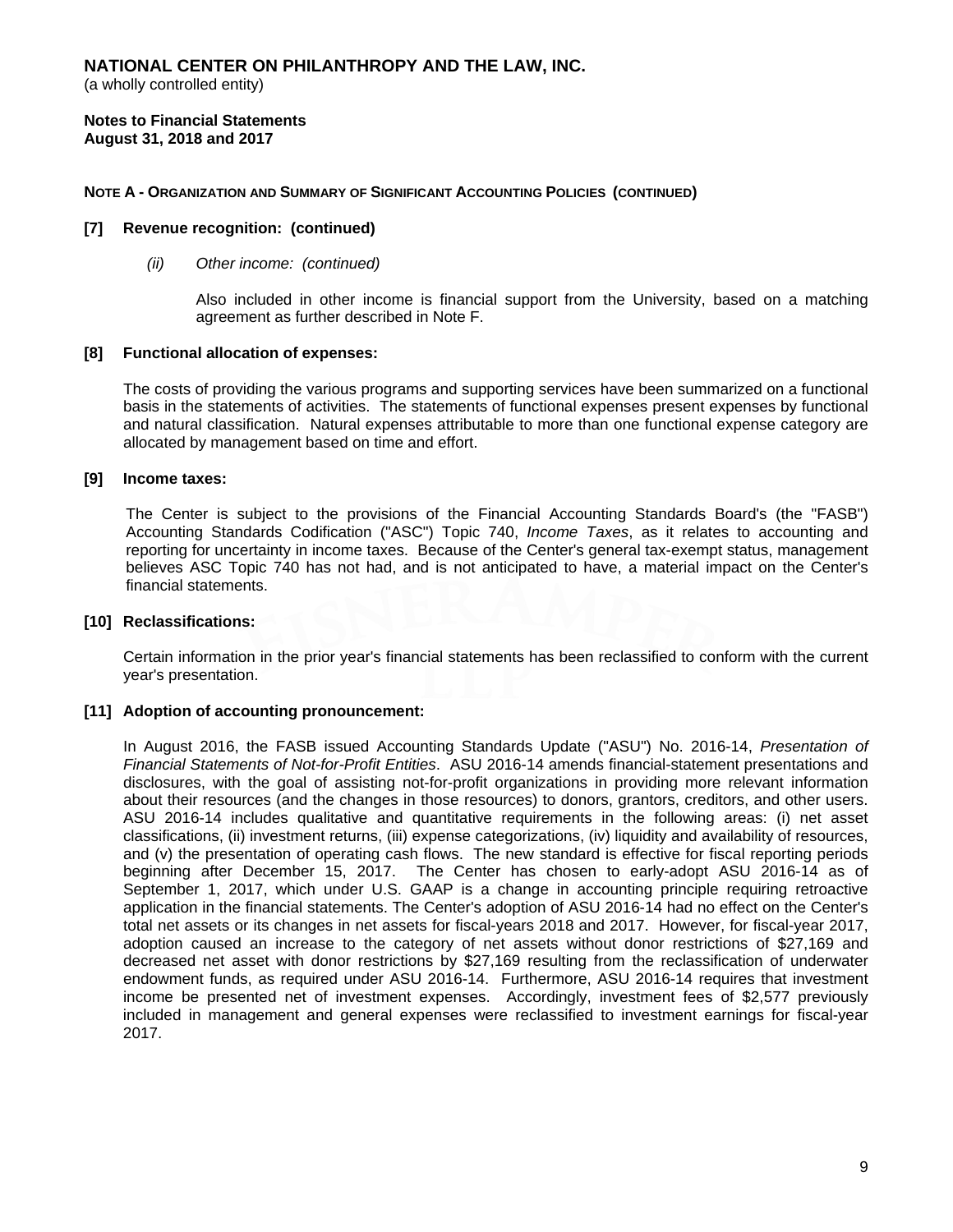(a wholly controlled entity)

#### **Notes to Financial Statements August 31, 2018 and 2017**

#### **NOTE A - ORGANIZATION AND SUMMARY OF SIGNIFICANT ACCOUNTING POLICIES (CONTINUED)**

#### **[11] Adoption of accounting pronouncement: (continued)**

A summary of the net asset reclassifications driven by the adoption of ASU 2016-14 as of August 31, 2017 is presented below:

|                                                    | <b>ASU 2016-14 Classifications</b>      |                                      |             |  |  |
|----------------------------------------------------|-----------------------------------------|--------------------------------------|-------------|--|--|
|                                                    | Without<br>Donor<br><b>Restrictions</b> | With<br>Donor<br><b>Restrictions</b> | Total       |  |  |
| As previously presented:                           |                                         |                                      |             |  |  |
| Unrestricted<br>Temporarily restricted             | \$4,205,105                             | \$                                   | \$4,205,105 |  |  |
| Permanently restricted                             |                                         | 697,909<br>2.285.400                 | 697,909     |  |  |
|                                                    |                                         |                                      | 2,285,400   |  |  |
| Net assets, as previously presented                | 4,205,105                               | 2,983,309                            | 7,188,414   |  |  |
| Reclassifications to implement ASU 2016-14         |                                         |                                      |             |  |  |
| underwater endowments                              | 27.169                                  | (27, 169)                            |             |  |  |
| Net assets, as reclassified, as of August 31, 2017 | \$4.232.274                             | \$2.956.140                          | 7.188.414   |  |  |

#### **NOTE B - CONTRIBUTIONS RECEIVABLE**

At each fiscal year-end, contributions receivable were estimated to be due as follows:

|                                                                                   |   | August 31,         |   |                    |  |
|-----------------------------------------------------------------------------------|---|--------------------|---|--------------------|--|
|                                                                                   |   | 2018               |   | 2017               |  |
| Less than one year<br>One year to five years                                      | S | 300,000<br>900,000 | S | 250,000<br>200,000 |  |
| Reduction of pledges due in excess of<br>one year to present value, at a discount |   | 1,200,000          |   | 450,000            |  |
| rate ranging from 2%-3.6%                                                         |   | (87, 316)          |   | (9,651)            |  |
|                                                                                   |   | 12.684             |   | 440.349            |  |

Management believes the amounts reported above to be fully collectible; accordingly, no allowance for doubtful account has been established.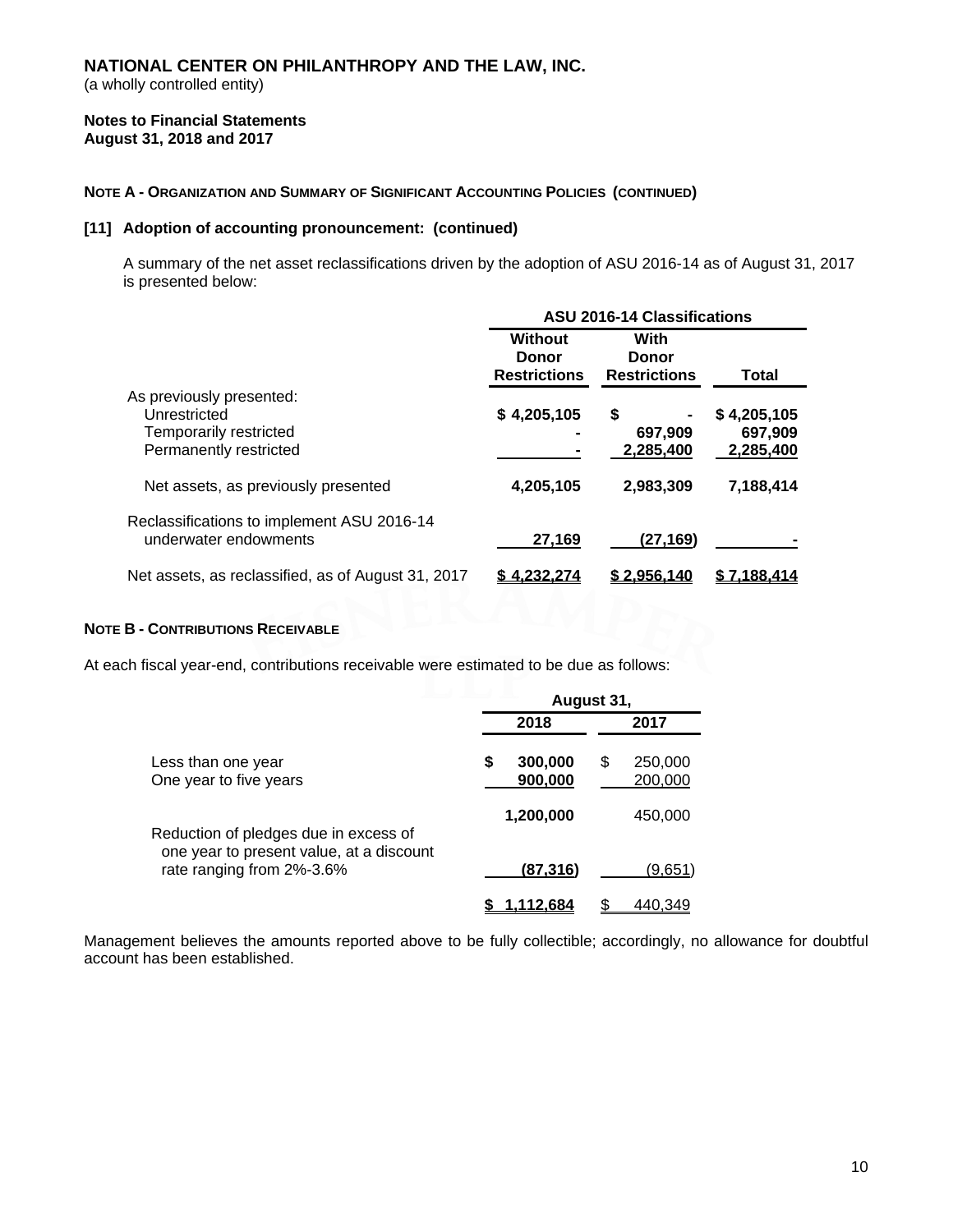(a wholly controlled entity)

#### **Notes to Financial Statements August 31, 2018 and 2017**

#### **NOTE C - INVESTMENTS**

At each fiscal year-end, investments at fair value consisted of the following:

|                                   | August 31,            |                     |  |  |  |
|-----------------------------------|-----------------------|---------------------|--|--|--|
|                                   | 2018                  | 2017                |  |  |  |
| Money-market fund<br>Mutual funds | 171<br>S<br>6,806,542 | S<br>h<br>6,558,183 |  |  |  |
|                                   | 6.806.713             | 6,558,188           |  |  |  |

For each fiscal year, investment earnings consisted of the following:

|                           | Year Ended August 31, |            |    |           |  |
|---------------------------|-----------------------|------------|----|-----------|--|
|                           | 2018                  | 2017       |    |           |  |
| Interest and dividends    | \$                    | 633,483    | \$ | 271,944   |  |
| Realized gains (losses)   |                       | 145,137    |    | (14, 155) |  |
| Unrealized (losses) gains |                       | (497, 330) |    | 348,595   |  |
|                           |                       | 281,290    |    | 606,384   |  |
| Investment fees           |                       | (4, 412)   |    | (2,577)   |  |
| Net investment income     |                       | 276.878    | \$ | 603,807   |  |

Authoritative guidance for fair-value measurements, ASC Topic 820, *Fair Value Measurement,* establishes a hierarchy of valuation methodologies based on the extent to which asset valuations are observable in the marketplace. The following describes the hierarchy of methodologies used to measure fair value of investments:

Fair value for Level 1 is based on quoted prices in actively traded markets that the Center has the ability to access for identical assets. Market price data is generally obtained from exchange or dealer markets. The Center does not adjust the quoted price for such assets.

Fair value for Level 2 is based on quoted prices for instruments similar to those held by the Center in actively traded markets, quoted prices for identical instruments held by the Center in markets that are not actively traded and model-based valuation techniques for which all significant assumptions are observable in the market or can be corroborated by observable market data. Inputs are obtained from various sources, including market participants, dealers, and brokers.

Fair value for Level 3 is based on valuation techniques used to assess prices that are unobservable, as the assets trade infrequently or not at all.

The Center's investments at August 31, 2018 and 2017 were all considered to be in Level 1. During fiscal-years 2018 and 2017, there were no transfers among Levels 1, 2, or 3.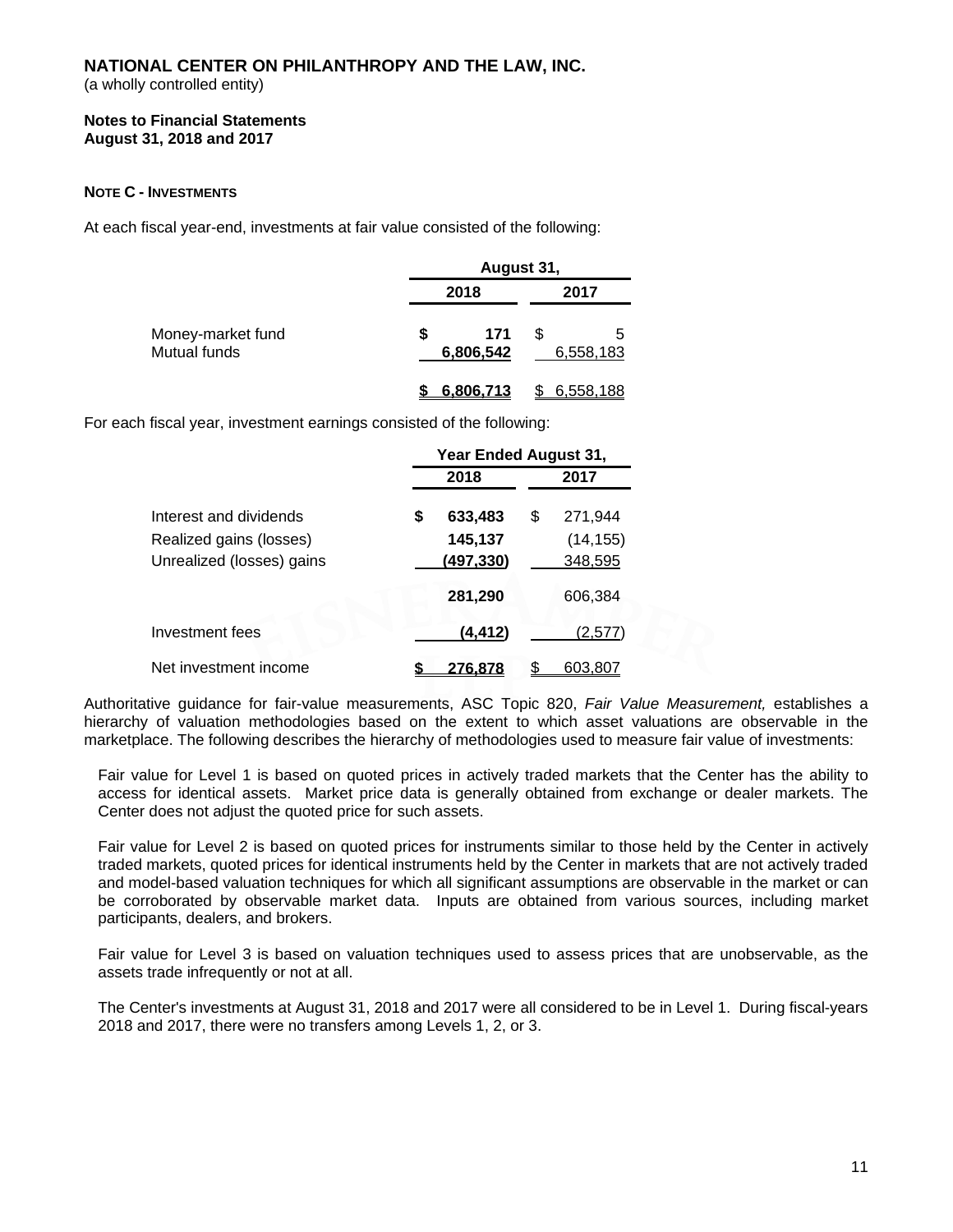(a wholly controlled entity)

#### **Notes to Financial Statements August 31, 2018 and 2017**

#### **NOTE D - CONCENTRATION OF REVENUE**

Approximately 70% and 43% of the Center's total support was provided by one donor, during fiscal-years 2018 and 2017, respectively. Due to the contributions the Center receives from various donors in each year, the Center is not solely reliant on any particular donor.

#### **NOTE E - RETIREMENT PLAN**

The employees of the University who are affiliated with the Center participate in an Internal Revenue Service Section 403(b) defined-contribution plan with the University. Pension costs charged to operations were \$41,307 and \$42,325 for fiscal-years 2018 and 2017, respectively.

#### **NOTE F - RELATED-PARTY TRANSACTIONS**

The Center rents a furnished office from the University, and utilizes various services of the University's School of Law, including library resources and computer technology. The Center reimburses the University for the costs of the office and related services, as well as for the compensation of Center employees who are paid directly by the University. The University also provides the Center with some immaterial administrative support. In addition, the Center receives financial support from the University, based on a matching agreement, the amount of which was \$290,000 during fiscal-years 2018 and 2017, and which is included as other income in the accompanying statements of activities.

#### **NOTE G - NET ASSETS WITH DONOR RESTRICTIONS**

At each fiscal year-end, net assets with donor restrictions were associated with the following:

|                                             | August 31,         |             |  |  |
|---------------------------------------------|--------------------|-------------|--|--|
|                                             | 2018               | 2017        |  |  |
| Perpetual in nature:                        |                    |             |  |  |
| Professorship                               | \$2,000,000        | \$2,000,000 |  |  |
| Other $-$ general activities                | 285,400            | 285,400     |  |  |
| Total perpetual in nature                   | 2,285,400          | 2,285,400   |  |  |
| Purpose restrictions:                       |                    |             |  |  |
| Scholarships and fellowships                | 199,399            | 90,180      |  |  |
| Conferences                                 | 135,603            | 143,018     |  |  |
| Scientific, literary, and education efforts | 639                | 639         |  |  |
| Deficiency of endowment earnings            | (178, 042)         | (27, 169)   |  |  |
| Time restrictions                           | 1,112,684          | 464,072     |  |  |
| Total purpose and time restricted           | 1,270,283          | 670.740     |  |  |
|                                             | <u>\$3.555.683</u> | \$2,956,140 |  |  |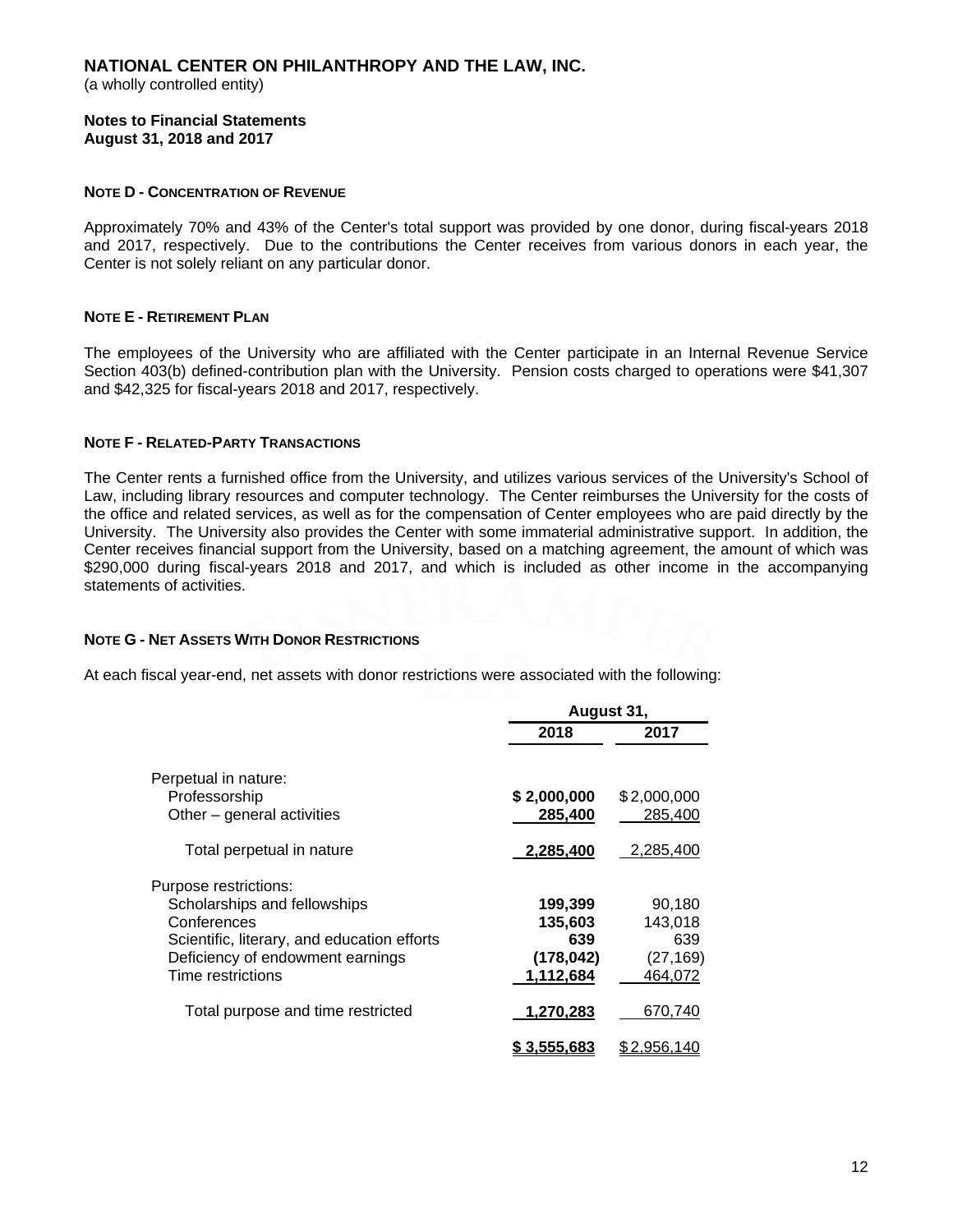(a wholly controlled entity)

#### **Notes to Financial Statements August 31, 2018 and 2017**

#### **NOTE G - NET ASSETS WITH DONOR RESTRICTIONS (CONTINUED)**

During each fiscal year, net assets released from restrictions as the result of satisfying donor restrictions were as follows:

|                                 | August 31, |         |    |         |
|---------------------------------|------------|---------|----|---------|
|                                 | 2018       |         |    | 2017    |
| Purpose restrictions satisfied: |            |         |    |         |
| Scholarships and fellowships    | S          | 7.781   | \$ |         |
| Conferences                     |            | 37,415  |    | 30,000  |
| Professorship                   |            | 236,594 |    | 98,070  |
| Nonprofit Forum                 |            | 9,439   |    | 10,128  |
| Time restrictions satisfied     |            | 473,723 |    | 249,979 |
|                                 |            | 64.95'  |    | 388     |

#### **NOTE H - ENDOWMENT**

#### **[1] The endowment:**

The Center's endowment consists entirely of donor-restricted funds, of which \$2,000,000 was established for the purpose of a professorship and the balance was established to fund general activities. The Center does not have any funds designated by the Board of Directors to function as endowment.

#### **[2] Interpretation of relevant law:**

The terms of NYPMIFA are applicable to the Center. NYPMIFA principally addresses (i) the management and investment of all of a not-for-profit entity's "institutional funds" (which are mainly the financial assets of the entity and which exclude programmatic assets such as buildings or operating facilities), and (ii) the appropriations by the governing board of earnings derived from both donor-restricted and board-designated endowment funds. In essence, NYPMIFA requires all of the financial resources of the entity to be used in a "prudent" fashion, with the express approval and action of the governing board. The Board of Directors continues to adhere to NYPMIFA's requirements. Under NYPMIFA, the Center is not required to maintain the purchasing power of the original gift amount contributed to an endowment fund, unless a donor stipulates the contrary. As a result, when reviewing its donor-restricted endowment funds, the Center considers a fund to be underwater if the fair value of the fund is less than the sum of the original value of the initial and subsequent gift amounts donated to the fund and any accumulations to the fund that are required to be maintained in perpetuity.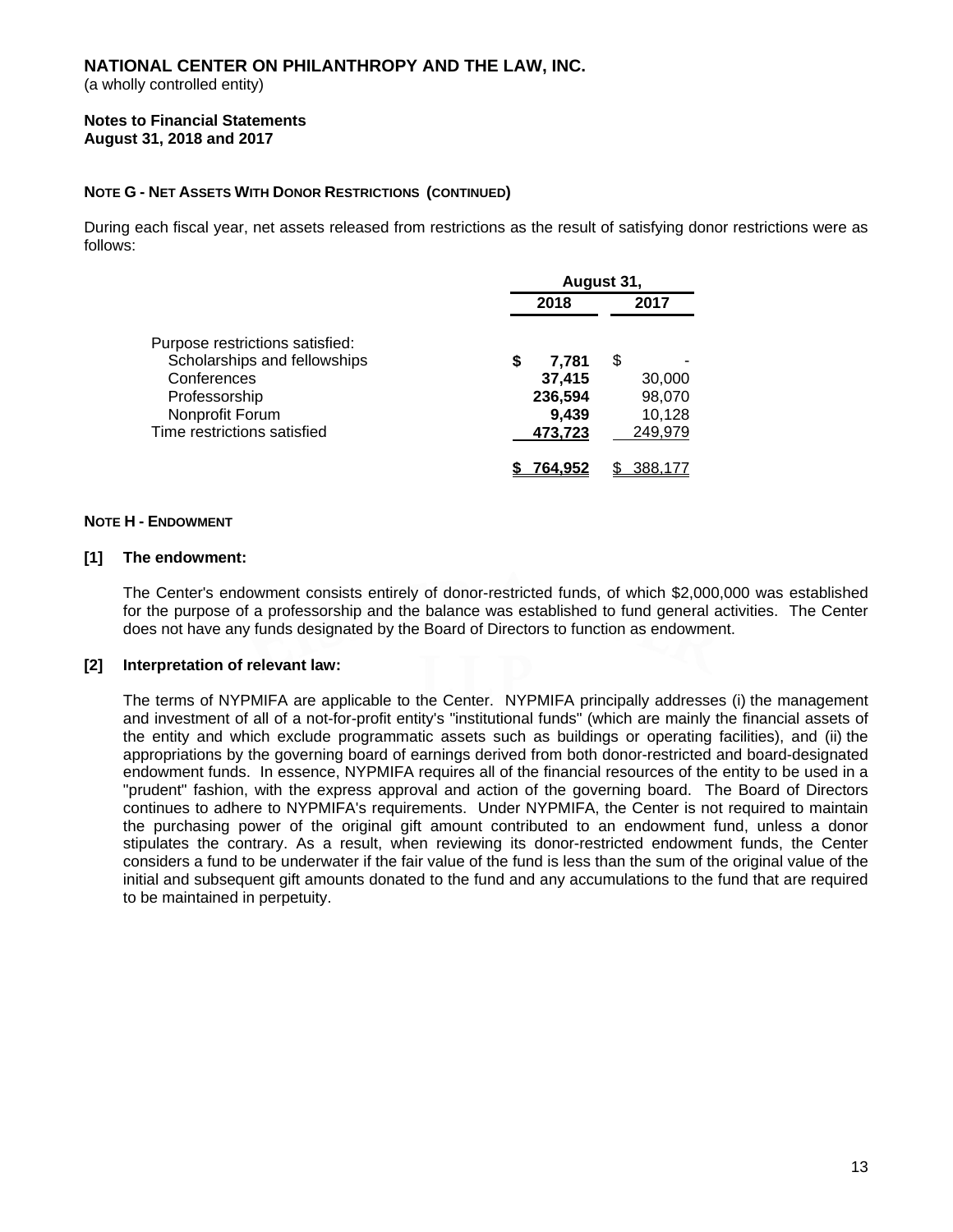(a wholly controlled entity)

#### **Notes to Financial Statements August 31, 2018 and 2017**

#### **NOTE H - ENDOWMENT (CONTINUED)**

#### **[3] Changes in endowment net assets during each fiscal year:**

|                                                                                 | August 31,  |             |  |  |
|---------------------------------------------------------------------------------|-------------|-------------|--|--|
|                                                                                 | 2018        | 2017        |  |  |
| Endowment net assets and the earnings<br>thereon, beginning of the fiscal year  | \$2,258,231 | \$2,148,388 |  |  |
| Investment return:<br>Investment earnings, net<br>Net depreciation/appreciation | 194,760     | 92,753      |  |  |
| (realized and unrealized)                                                       | (109, 039)  | 115,160     |  |  |
| Total net investment return                                                     | 85,721      | 207.913     |  |  |
| Appropriation of endowment assets for<br>expenditure                            | (236, 594)  | (98,070)    |  |  |
| Endowment net assets and the earnings<br>thereon, end of the fiscal year        |             |             |  |  |

#### **[4] Endowment objectives:**

The Center has adopted investment and spending policies for endowment assets that attempt to provide a predictable stream of funding to objectives supported by its endowment, while seeking to maintain the purchasing power of the endowment assets.

#### **[5] Funds with deficiencies:**

Due to unfavorable market fluctuations, from time-to-time the fair value of assets associated with individual donor-restricted endowment funds may decline below the historical dollar value of the donors' original restricted contributions. As of August 31, 2018, deficiencies existed in two donor-restricted endowment funds which had an original contribution value totaling \$2,285,400, a current fair value of \$2,107,358, and a deficiency of \$178,042. As of August 31, 2017, deficiencies existed in two donor-restricted endowment funds with an original contribution value totaling \$2,285,400, a current fair value of \$2,258,231, and a deficiency of \$27,169. Under the terms of NYPMIFA, the Center has no responsibility to restore such decreases in value.

#### **[6] Spending policy and relationship to underwater endowments:**

In 2012, the Board adopted a spending policy in the context of the Center's overall financial performance to maintain a prudent investment of the endowment assets. Each year, the Center's Board of Directors plans to appropriate for expenditure an amount from the Center's endowment funds that is determined to be prudent, after consideration of the eight factors listed in NYPMIFA. The Center has a policy that permits spending from underwater endowment funds depending on the degree to which the fund is underwater, unless otherwise precluded by donor intent. During fiscal-years 2018 and 2017, the Board appropriated for expenditure \$236,594 and \$98,070 from underwater endowment funds, respectively, which represents the interest, dividends (net of investment fees), and realized gains generated by such funds, never to exceed the expenses for professorship, which is the intended use for such funds.